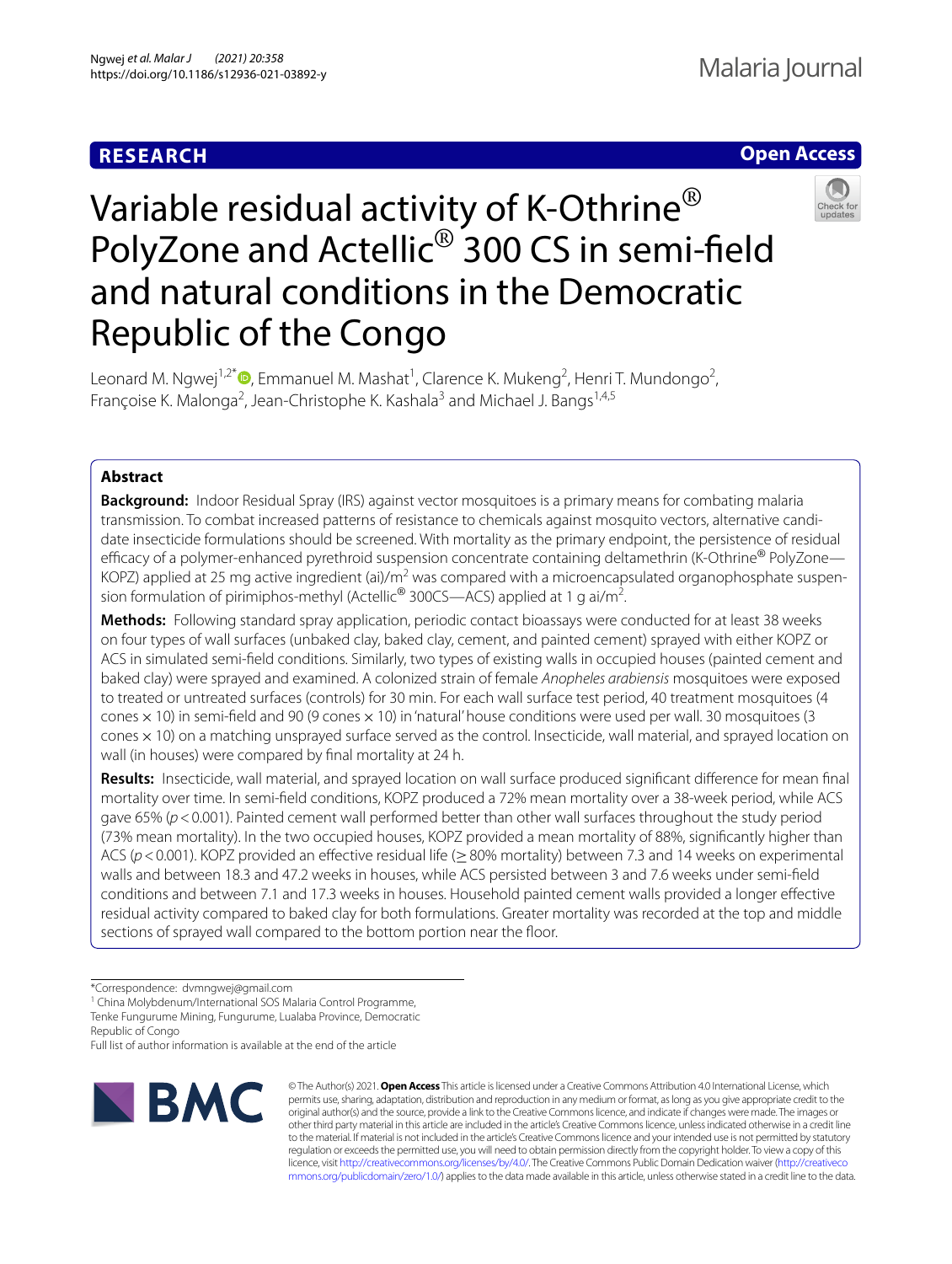**Conclusion:** KOPZ provided longer residual activity on all surfaces compared to ACS. Painted cement walls provided better residual longevity for both insecticides compared to other surfaces. Insecticides also performed better in an occupied house environment compared to semi-feld constructed walls. This study illustrates the importance of collecting feld-based observations to determine appropriate product active ingredient formulations and timing for recurring IRS cycles.

Keywords: Deltamethrin, Pirimiphos-methyl, Residual efficacy, Democratic Republic of the Congo

## **Background**

Indoor Residual Spraying (IRS), when performed correctly, is a powerful intervention to reduce adult mosquito vector densities and longevity and, therefore, to reduce malaria transmission  $[1-3]$  $[1-3]$ . The effectiveness of IRS combined with insecticide-treated netting (ITN) and other materials represent the most widely used and efective methods of malaria control in areas where the primary vector mosquitoes have endophilic/phagic behaviours [[1,](#page-13-0) [4,](#page-13-2) [5](#page-13-3)]. In recent decades, both ITNs and targeted IRS coverage has increased resulting in substantial reductions in malaria-related morbidity and mortality [\[6](#page-13-4)]. From an estimated 238 million cases in 2000 [\[7](#page-13-5)], the number of malaria cases fell to 217 million in 2014 followed by an upsurge to 231 million in 2017 before falling again to 228 million in 2018 [\[8\]](#page-13-6) and climb slightly to 229 million in 2019 [\[7](#page-13-5)]. More signifcantly, the number of all-age malaria deaths also declined from 736,000 in 2000 [[7](#page-13-5)] to 405,000 in 2018 [[8\]](#page-13-6), than climbed to 409,000 in 2019 [\[7](#page-13-5)].

Although IRS is recognized as an important intervention in the fight against malaria  $[9, 10]$  $[9, 10]$  $[9, 10]$  $[9, 10]$  $[9, 10]$ , more often in combination with insecticide-treated nets [\[11\]](#page-13-9), the proportion of people at risk that are covered by IRS has declined globally from a peak of 5% in 2010 to 3.4% in 2014  $[12]$  $[12]$  and just 2% in 2019  $[7, 8]$  $[7, 8]$  $[7, 8]$  $[7, 8]$  $[7, 8]$ . The decline in IRS have multiple causes but has been exacerbated in those countries requiring an operational change or rotation of insecticide active ingredients with difering modes of action [[8\]](#page-13-6). Product changes can lead to greater expense in response to emerging resistance or using strategies to mitigate or prevent the growing threat of resistance developing in vector populations to other public health insecticides [\[8](#page-13-6), [13,](#page-13-11) [14\]](#page-13-12). Although the Democratic Republic of Congo (DRC) National Malaria Control Programme (NMCP) has not adopted routine IRS in the country [\[15](#page-13-13)], it has not been spared the development of both phenotypic and evidence of metabolic and molecular (targetsite mutations) mechanisms of resistance to pyrethroids and other classes of chemicals among primary malaria vector species in the *Anopheles gambiae* complex and *Anopheles funestus* [\[16](#page-13-14)[–21](#page-13-15)]. The DRC has focused on mass distribution of pyrethroid-treated bed nets (ITNs) as the primary transmission control method, in spite of reduced protective efficacy of ITNs attributed to resistant malaria vectors [[19,](#page-13-16) [22\]](#page-13-17). However, a few private industry sponsored malaria control programmes do conduct routine IRS in delimited locations in the country as part of an integrated approach designed to protect their workforce and local communities [\[23](#page-13-18)[–25](#page-13-19)]. Operationally, cost is an important driver when selecting an acceptable alternative active ingredient and product formulation. Decisions on use of IRS is also infuenced by the residual life of the product formulation on various sprayed surfaces, which impacts frequency of application and costs.

The cost-effectiveness of IRS is influenced by the residual life of the active ingredient on a sprayed surface, typically an interior wall. How long a chemical remains operationally efective will impact frequency of reapplication and the transmission dynamics (perennial or seasonal) in a particular area. Few insecticide products on the market today can achieve the World Health Organization (WHO) recommended residual activity ( $\geq 80\%$ mortality) beyond 6 months following application [\[26](#page-13-20)]. Depending on the type of surface sprayed and formulation, the majority of WHO- recommended insecticides for IRS have an operational life span less than 6 months [[27\]](#page-13-21), thus necessitating at least two optimally-timed IRS cycles in a 12-month period, especially in locations with year-round malaria risk. Two annual cycles vice a single spray round places substantial pressure on limited malaria vector control budgets. As examples of residual activity, bendiocarb (carbamate) wettable powder on walls declined to below 80% in less than four months in Benin and lasted between 2 and 4 months in Ethiopia [[28](#page-13-22), [29\]](#page-14-0); lambda-cyhalothrin (pyrethroid) microencapsulated suspension (CS) persisted only 2–3 months in India [\[30](#page-14-1)], while pirimiphos-methyl (organophosphate) emulsifiable concentrate lasted just 15 weeks in Ghana and 1 to 2 months in Tanzania [\[31,](#page-14-2) [32](#page-14-3)]. In recent years, the chemical industry has strived to develop longer lasting IRS products. Among the newer formulations with purported longer residual life on sprayed surfaces, K-Othrine® PolyZone (Bayer Crop Sciences, Germany), a polymerenhanced suspension concentrate of deltamethrin (pyrethroid), and Actellic® 300 CS (Syngenta Crop Protection, Switzerland) with pirimiphos-methyl (organophosphate) as active ingredient were selected for assessment. These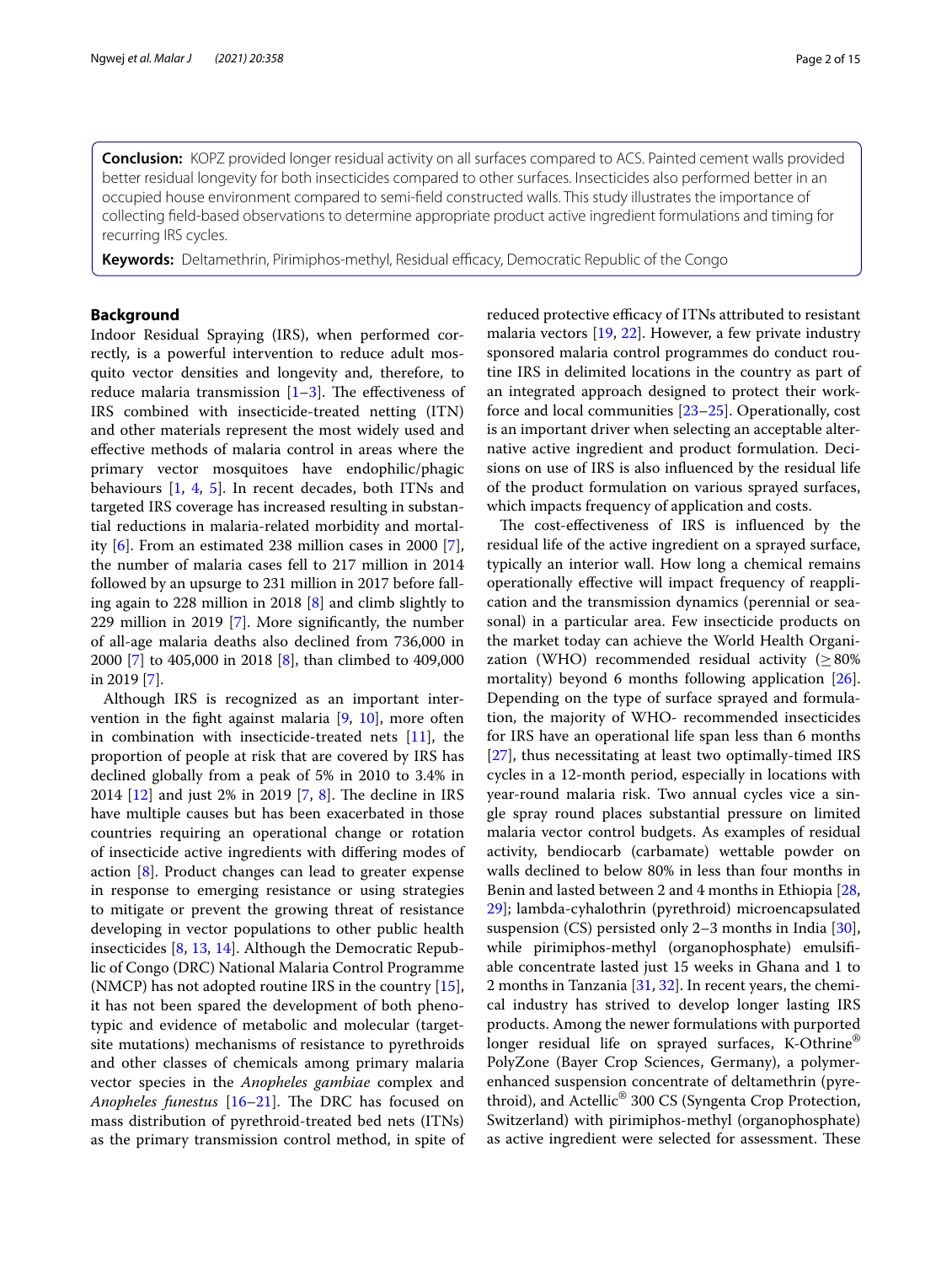newer generation insecticides have shown longer residual life in other trials compared to most other public health insecticides [\[26,](#page-13-20) [32](#page-14-3), [33\]](#page-14-4), but thus far no attempt has been made in the DRC to verify efective persistence on various wall surfaces.

The objective of this study was to assess the residual longevity and efficacy of two formulated commercial insecticide products labelled for IRS using an insecticidesusceptible laboratory *Anopheles* strain and comparing diferent wall surfaces in both semi-feld and natural house conditions in the DRC.

## **Methods**

## **Study location**

This study was conducted in Fungurume, a small town located in Lualaba Province (formerly Katanga Province), southern DRC. This area experiences perennial transmission of *Plasmodium falciparum* (>95% of microscopically diagnosed infections), followed by *Plasmodium malariae* and *Plasmodium ovale*. Throughout the year, transmission intensity displays seasonal and spatial fuctuations in infection risk. The climate is subtropical with two distinct seasons based on precipitation (wet and dry), divided near equally into 6-month intervals. The primary malaria vector in the area is *An. gambiae* sensu stricto (*s.s*.) with several less abundant species serving as secondary vectors. Since 2008, an extractive resource company (Tenke Fungurume Mining—TFM) has implemented an evidence-based, integrated malaria control programme encompassing the vast majority of population residing inside a large concession area  $(1600 \text{ km}^2)$   $[23, 24, 34]$  $[23, 24, 34]$  $[23, 24, 34]$  $[23, 24, 34]$  $[23, 24, 34]$  $[23, 24, 34]$  $[23, 24, 34]$ . Vector control activities have primarily focused on periodic IRS in houses throughout all local communities (rural and semi-urban) directly or indirectly impacted by the mining activities. Additionally, DRC governmentsponsored mass ITN distribution campaigns occur periodically, while primary health care for passive malaria diagnosis and treatment is accessible to the majority of the population.

#### **Mosquito**

An insecticide-susceptible laboratory colony of *Anopheles arabiensis* ('MAL' strain) was used in all exposure and control assays. The MAL strain is completely susceptible to all currently used classes of public health insecticides in line with WHO recommended concentrations and diagnostic assessments. This free-mating strain had been maintained in continuous colony at the Malaria Institute, Tzaneen, Limpopo Province, South Africa since 1994 subsequent to a colony being established in the TFM Vector Control Programme in May 2011. Mosquitoes were maintained under insectary controlled environmental conditions (27  $\pm$  3 <sup>0</sup>C, 60—70% relative humidity) and rearing procedures including standardized larval and adult mosquito diets [\[24\]](#page-13-23).

#### **Insecticides**

A formulation of deltamethrin as a polymer-enhanced suspension concentrate (SC-PE) containing 62.5 g of active ingredient (AI) per litre, K-Othrine® PolyZone® (KOPZ) (Bayer Crop Science, Monheim am Rhein, Germany) was compared against a microencapsulated suspension of pirimiphos-methyl containing 300 g AI per litre, Actellic® 300CS (ACS) (Syngenta Crop Protection AG, Basel, Switzerland). Before use, chemicals were stored in original containers (plastic bottles) under physical/environmental conditions prescribed by product label instructions before use. Each product was used before the indicated expiry date and sprayed on wall surfaces according the product label recommendations.

#### **Contact surfaces**

The study was subdivided into spray surfaces in an experimental semi-feld set-up and natural feld-based surfaces in local houses. In the semi-feld portion, four sets of simulated wall surfaces were constructed and representative of the most common wall construction materials (unbaked clay, baked clay, cement and painted cement) present in the TFM concession area. For painted cement surfaces, a water-based white latex paint was applied to cement block. Each wall surface was elevated 80 cm from the cement floor and placed 70 cm apart from one another. Each square surface area measured approximately  $0.5 \text{ m}^2$  (Fig. [1\)](#page-3-0). All experimental surfaces were in an enclosed, ventilated space and protected from direct sunlight, moisture and excess dust between and during experiments. In the nearby community of Fungurume, two local households were selected. One house had interior painted cement walls having used the same water-based paint product as applied to the matching experimental surfaces. The other house had interior unpainted baked clay walls. Vertical wall length was approximately 3 m. Both houses were recently constructed and had not received any form of IRS previously. Voluntary verbal consent was obtained from each house owner agreeing to participate in the study with acknowledgement of understanding the purpose of the study and that spray surfaces would not be purposefully modifed or otherwise adulterated (e.g. cleaned, painted, etc.) by the owners over the course of the observation period.

## **Susceptibility assays**

Standard WHO insecticide susceptibility tests were performed to confrm colonized female *An. arabiensis* were fully susceptible to four classes of insecticides (pyrethroids—deltamethrin 0.05% concentration, permethrin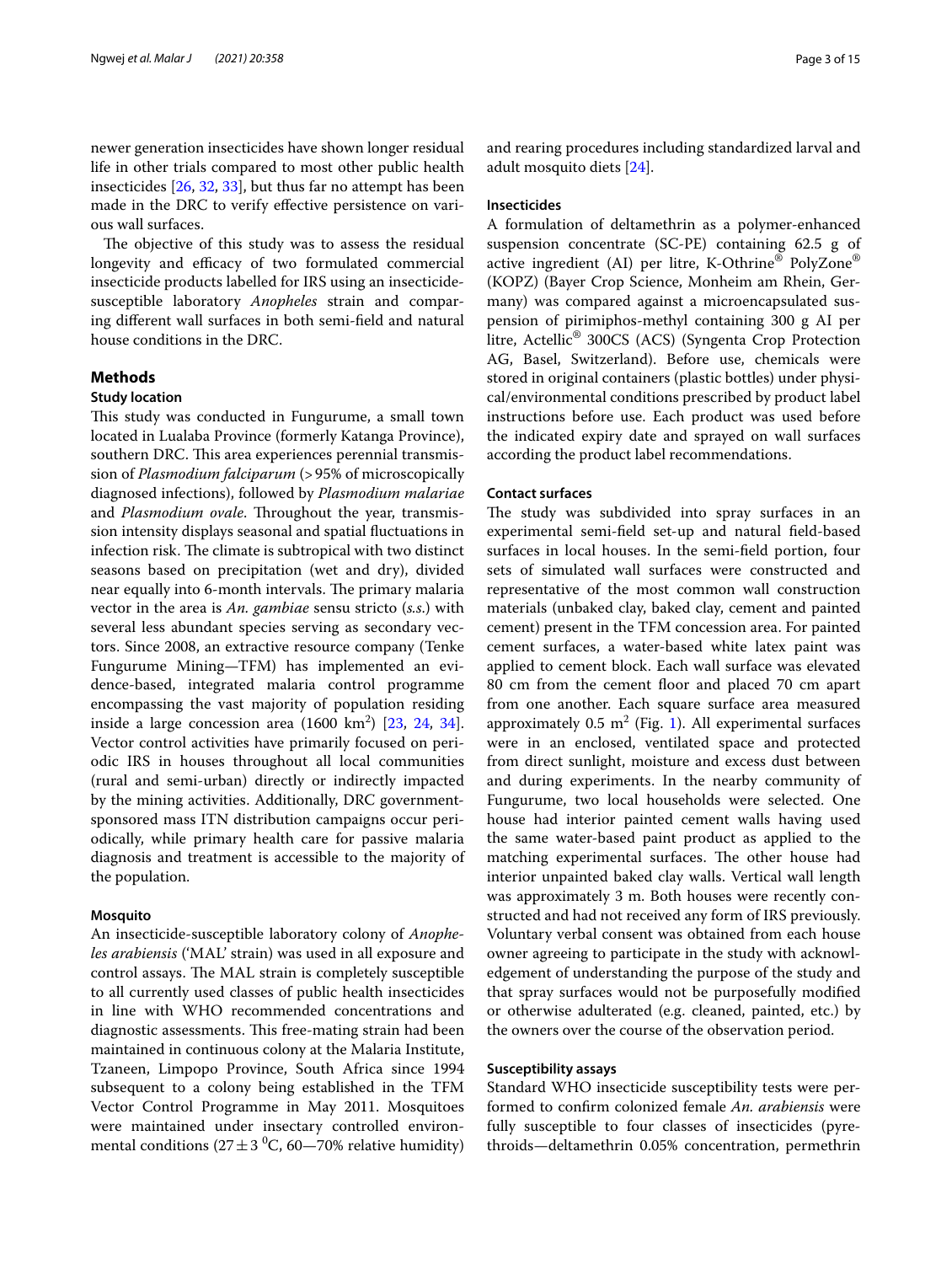

<span id="page-3-0"></span>0.75%; carbamate—bendiocarb 0.1%; organophosphate pirimiphos-methyl 0.25%; and organochlorine—DDT 4.0%) at the recommended discriminating assay concentrations [[35\]](#page-14-6). Insecticide-treated papers and matching controls (carrier compound only) were obtained from the Vector Control Research Unit, University Sains Malaysia (Penang, Malaysia). Insecticide tube assays followed WHO procedures using 3–4 day-old, sugar-fed, non-blooded, female mosquitoes [\[35](#page-14-6)]. Mosquitoes were exposed to insecticide papers for 60 min with knockdown (moribund) response recorded at 1 h. All mosquitoes were transferred to holding tubes, provided 10% sugar solution on cotton wool, and held 24-h for recording mortality. Matching control tubes with insecticidefree paper was conducted simultaneously with each assay series. When control mortality was between 5 and 20%, the fnal contact mortality was adjusted ('corrected') using Abbott's formula [\[35](#page-14-6), [36](#page-14-7)]. An assay was discarded and repeated if the control mortality exceeded 20%.

## **Insecticide application**

Before applying insecticide to each test surface, a series of contact cone bioassays [[37](#page-14-8)] were conducted on each experimental surface and selected house walls. To ensure all surfaces were free of residual insecticides or other chemicals that might infuence mosquito response to the target chemical, four replicate assay series were performed.

Following standardized spray application guidelines [[1,](#page-13-0) [38\]](#page-14-9) all surfaces were sprayed using a standard (unmodifed), calibrated, Hudson X-Pert® hand-compression sprayer (H.D. Hudson Manufacturing Co., Chicago, USA) equipped with a specifc harden stainless steel spray nozzle tip as appropriate to surface characteristics. The application equipment was thoroughly cleaned to remove all possible contamination and carefully calibrated to enable as accurate an operational

delivery of product as possible on each surface. To better ensure an equivalent delivery of insecticide (dosage) on each surface, the same spray unit and trained operator was used for the application process. Before spraying, the tank was initially pressurized at an optimal mean operational pressure of 40 psi (2.76 bars). Note, the operation manual states the initial tank charge is pressurized to 58 psi (4 bar); however, this upper range pressure limit for use during normal feld operations with 25 psi as the lower operating pressure. Instead, 40 psi  $({\sim}276 \text{ kPa})$  was selected as the ideal (average) pressure for comparison purposes. At 40 psi, the 8002E and 8001E nozzles were pre-tested to ensure output of approximately 760 and 380 ml/min, allowing  $\pm$  one percent variance, respectively. For preparation of spray solution, one bottle containing either 100 ml of KOPZ or 833 ml of ACS were mixed with 10L of clean water in the spray tank as recommended by product manufacturers. The final target dose was 25 mg  $\text{Al/m}^2$  for KOPZ and  $1.0 \text{ g Al/m}^2$  for ACS. Independent analytical assays were not conducted to determine the actual mean dose applied to each surface (i.e., applied/target ratio).

Experimental surfaces and house walls were sprayed with one or the other insecticide only. The spray mixture was applied evenly on each vertical surface and allowed to air dry. The same spray unit and trained operator was utilized for each chemical application to ensure as precise an operating output per surface area as possible. To prevent cross-contamination between chemicals, the spray unit was thoroughly cleaned with multiple fushes of clean water between diferent applications, beginning with KOPZ followed by a diferent set of walls using ACS. One set of wall surfaces remained blank and served as the respective control for each surface type. Control surfaces were sprayed with water only using a new (unused) sprayer. In sprayed houses, a similar type wall was selected in an opposite room to serve as the control.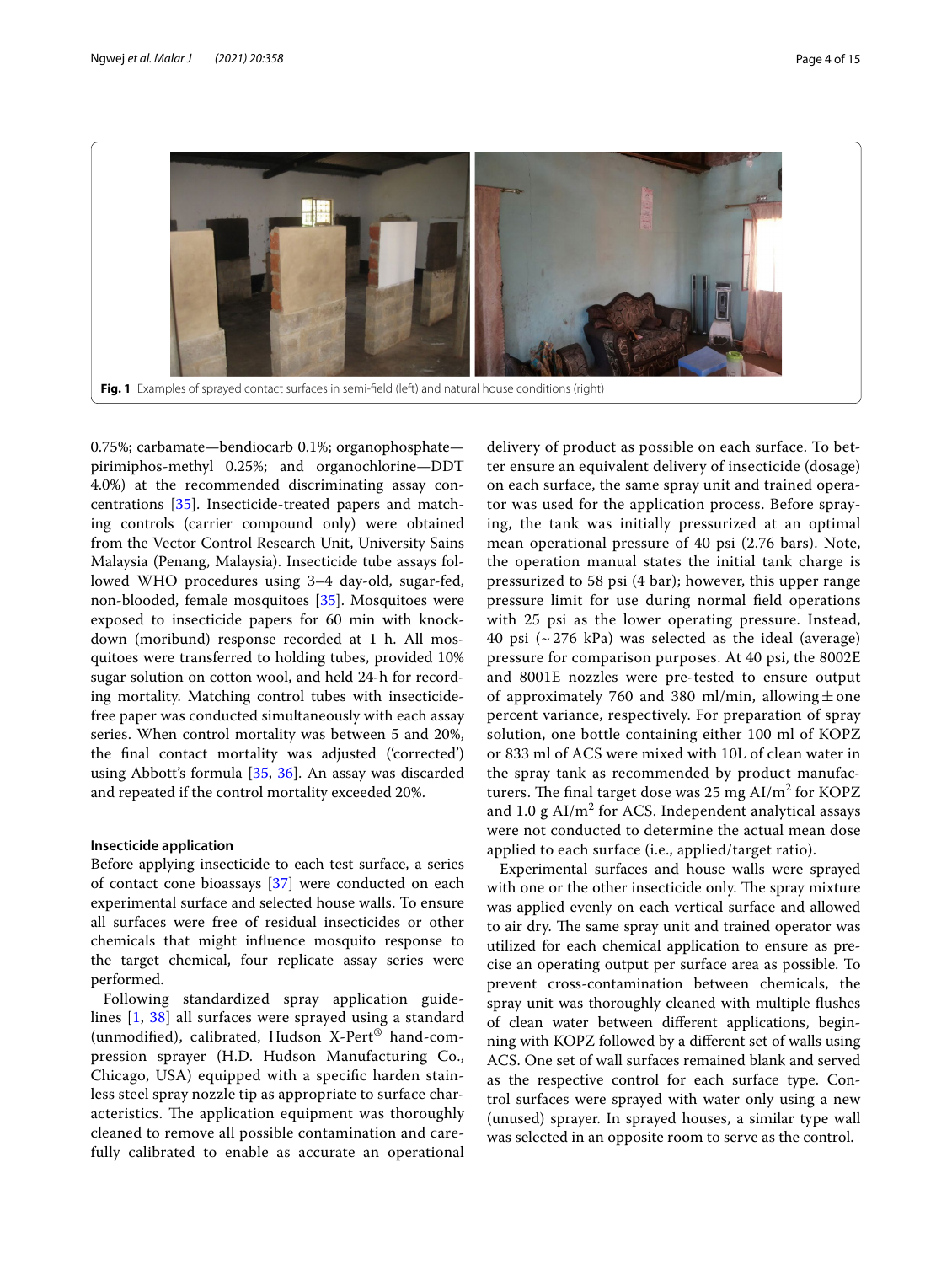#### **Contact bioassays**

Nulliparous, non-blood fed, 4–5 day-old *An. arabiensis* females were used in all trials. Standard contact bioassay tests were performed using clean plastic transparent cones based on WHO procedures and analysis [[37](#page-14-8)]. After attaching the cone securely to the wall with masking tape, 10 mosquitoes were placed inside each cone using a mouth aspirator and exposed for 30 min as follows: For semi-feld conditions, cones were placed at four diferent locations on the experimental wall (total 40 female mosquitoes) and remain undisturbed for 30 min. The exact same locations were used for each test interval to avoid including surface areas having lost some chemical by removal of masking tape. In houses, cones were placed at 3 diferent locations on the wall: top section approximately 25 cm below ceiling, midline of wall, and near the bottom at 25 cm above floor level. Each test interval involved a minimum of three replicates (90 mosquitoes total per wall surface). To reduce potential time-related response bias due to normal mosquito activity rhythms, all contact bioassays occurred during daylight morning hours (08:30—11:30). Ambient air temperature and percent relative humidity was recorded during the 30-min contact time and presented as a mean.

Immediately following 30-min contact period, all mosquitoes either 'knockdown' (in an incapacitated or moribund state) or 'live' (normal, free-fight) were carefully removed from each cone and placed in a labeled Styrofoam® holding cup topped with synthetic mesh screen. Each cup was provided a 10% sugar solution soaked on cotton wool placed atop the cup. Holding cups were immediately returned to the laboratory and placed under normal insectary conditions of temperature and relative humidity. Each cup was observed after 24 h to record fnal mortality. Each trial used 30 mosquitoes of identical pre-test conditions as controls and exposed to untreated surfaces in the semi-feld and sprayed houses.

Due to limited numbers of suitable conditioned mosquitoes available during certain periods, intervals between bioassays varied in some cases. Experiments were done over a period of 38 weeks in the semi-feld setup. Under natural conditions, ACS produced 38 weeks of observations and extending out to 48 weeks for KOPZ. Using cone assays, the WHO threshold (cutof) for 'acceptable' insecticide performance at 24 h post-exposure mortality is  $\geq$  80% [\[37\]](#page-14-8).

#### **Data analysis**

Mortality was the primary outcome measure to determine the residual efficacy of each insecticide. Only control-adjusted mortality rates were used in the fnal analysis  $[36]$  $[36]$ . The framework of generalized linear models determined the efects of key factors (insecticide, type of wall, location, and interval assay time) on the proportion of killed mosquitoes using log-binomial regression with a distribution function of the dependent variable as binomial and a complementary log–log link function. The fit was assessed by deviance and Pearson's chi-square test, while a likelihood chi-square test compared the ftted model and the constant-only model.

Parameter estimates, as well as the corresponding test statistics and confdence intervals were determined, as well as exponential parameter estimates, corresponding to the adjusted prevalence ratios. Wald's chi-square test tested the main efects and interactions. It was based on linear (independent) paired comparisons among the estimated marginal means. These matched comparisons were based on the proportion of events / trials  $(Events = number of dead mosquitoes and Trials = num$ ber of exposed mosquitoes), considering the smallest significant difference. The Wald intervals assumed the parameters followed an asymptotic normal distribution with a 95% confdence level. Mean diferences were significant at the 0.05 level ( $p < 0.05$ ). Probit analysis [[39](#page-14-10)] was used to estimate the time (in weeks) each insecticide reached the 80% residual effective cut-off on a particular surface. All data analysis utilized SPSS statistical software ver. 23 (SPSS Inc., Chicago, IL, USA).

#### **Results**

In general, under semi-feld and natural conditions, KOPZ provided significantly greater  $(p<0.001)$  mortality over time compared to ACS. The results in semi-field conditions and those collected in community houses are presented in Tables [1,](#page-5-0) [2](#page-6-0) and [3](#page-6-1) and Figs. [2,](#page-7-0) [3](#page-7-1), [4,](#page-8-0) [5,](#page-8-1) [6](#page-9-0) and [7.](#page-9-1) Under semi-feld conditions, regardless of surface type, KOPZ resulted in a mean mortality of 72% compared to 65% for ACS over a period of 38 weeks. Mosquito mortality was 1.2 times (20%) greater when exposed to KOPZ  $(RR=1)$  than ACS  $(RR=0.832)$ . Treated painted cement walls resulted an average mortality of 73%, followed by cement walls (72%), baked clay (69%), and unbaked clay (59%). The relative risk of mosquito death exposed to the painted walls was 1.04 times higher compared to the cement surfaces alone  $(RR=0.963)$  without any signifcant diference. However, diferences were signifcant when comparing painted surfaces (1.12 greater) with baked clay walls ( $RR = 0.889$ ) and 1.46 times greater compared to unbaked clay ( $RR = 0.683$ ).

When viewing insecticides with wall types, the average mortality ranged from 76% for KOPZ and 70% for ACS on painted cement surfaces, 75% (KOPZ) and 69% (ACS) on cement, 63% (KOPZ) and 56% (ACS) on unbaked clay, and 72% (KOPZ) and 66% (ACS) on baked clay surfaces. For both insecticides, the mortality response on the unbaked clay walls was signifcantly lower compared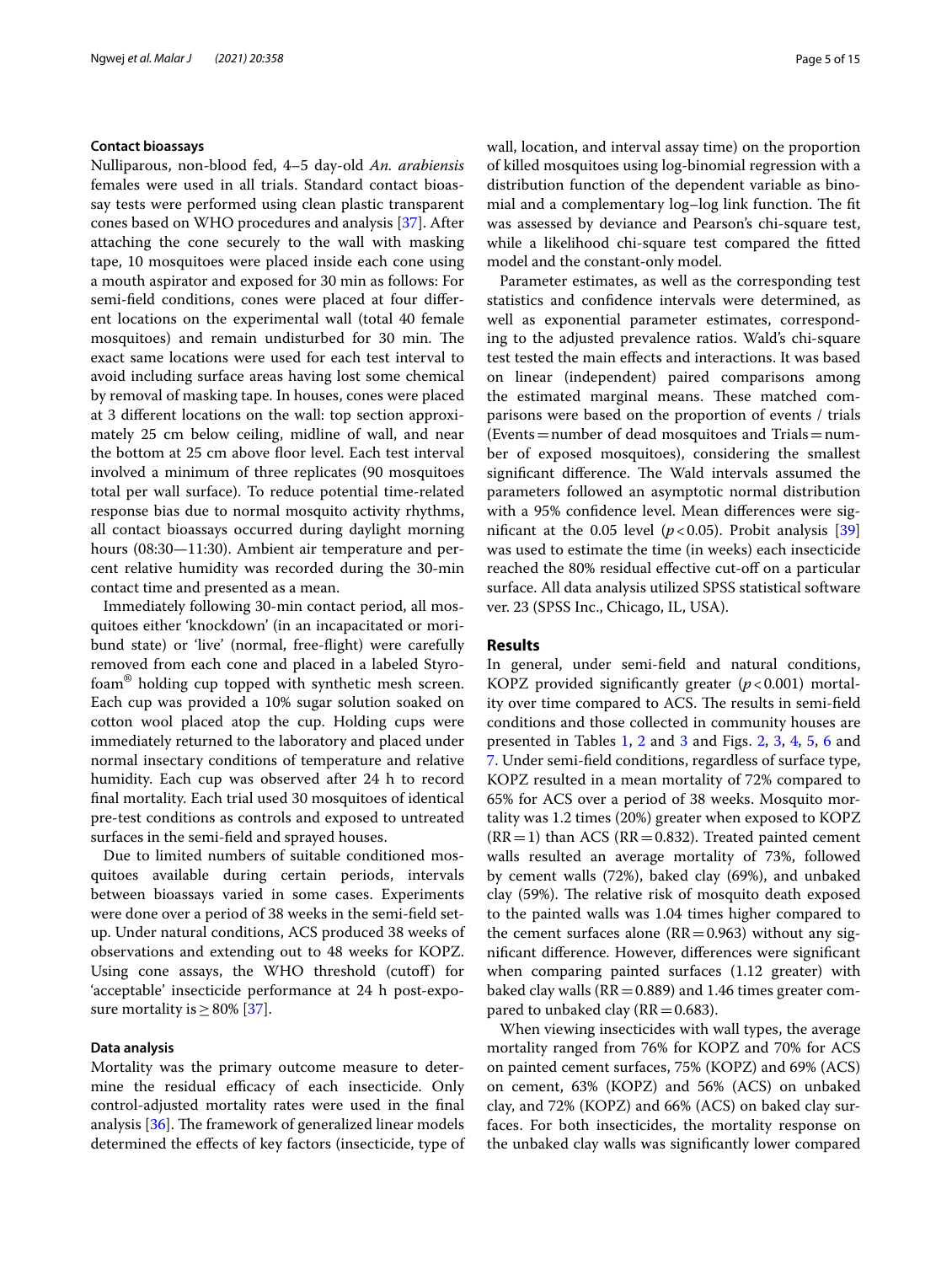| Surface           | Percent mortality* by week |               |      |                 |                         |                                     |        |                |               |                 |                    |                     |                                               |                |                                                |
|-------------------|----------------------------|---------------|------|-----------------|-------------------------|-------------------------------------|--------|----------------|---------------|-----------------|--------------------|---------------------|-----------------------------------------------|----------------|------------------------------------------------|
|                   | Insecticide                | c             |      |                 | م                       | $\infty$                            | S      | 4              | $\frac{8}{1}$ | $\overline{20}$ | 22                 | 28                  | 32                                            | 35             | 38                                             |
| Painted cement    | KOPZ                       | 97.5          | 8    | $\infty$        | $\overline{0}$          | $\overline{100}$                    | 95     | $\overline{5}$ | 85            | 22.5            | 35                 | 80                  | 47.5                                          | $\overline{2}$ | $\supseteq$                                    |
| Cement            | KOPZ                       | $\approx 0$   | 97.5 | 97.5            | 100                     | 100                                 | 85     | 100            | $\infty$      |                 | $\infty$           | 75                  | $\infty$                                      |                | 22.5                                           |
| Jnbaked clay      | KOPZ                       | 67.5          |      | 57.1            |                         |                                     | 888 m8 |                | <b>50</b>     |                 |                    |                     | $\begin{array}{c} 50 \\ 20 \\ 30 \end{array}$ |                | 30.3                                           |
| Baked clay        | KOPZ                       | 85            | 973  | 69.4            | 85<br>65                |                                     |        | 85<br>100      |               |                 | $17.5$<br>35<br>30 | $\frac{17.5}{37.5}$ |                                               |                |                                                |
| Painted cement    | ACS                        | $\frac{8}{2}$ | 92.5 | 67.5            |                         |                                     |        |                |               |                 |                    |                     |                                               |                |                                                |
| Cement            | <b>ACS</b>                 | 97.5          |      | 42.5            | $100$<br>$97.5$<br>$55$ |                                     |        | 3.508          | $77.5$ 80     |                 | 60                 |                     |                                               |                |                                                |
| Jnbaked clay      | ACS                        | 37.5          |      | 49.1            |                         | 87.5<br>85<br>8 9 9 7.2.5<br>7 72.5 |        |                |               |                 | 52.5<br>57.5       | 80 35 75            | 27.5<br>57.5                                  |                | $36.6$<br>$24.5$<br>$46.7$<br>$55.7$<br>$24.5$ |
| <b>Saked</b> clay | <b>ACS</b>                 | 87.5          | 973  | $\overline{61}$ | 62.5                    |                                     | 62.5   | 95             | 50<br>72.5    |                 |                    |                     |                                               |                |                                                |
| Mean Temp (°C)    |                            | 20.2          | 20.3 | 19.2            | 21.3                    | 23.5                                | 23.5   | 26.5           | 24.8          |                 | 24.6               | 23.9                | 23.1                                          | 23.7           |                                                |
| Mean % Humidity   |                            | 50.3          | 49.5 | 43.5            | 42.8                    | 48.3                                | 41.8   | $\overline{4}$ | 70.3          |                 | 71.8               | 82                  | 84.3                                          | 82.3           | 74.3                                           |

| ا<br>ا<br><b>1</b><br>i                                       |                                              |  |
|---------------------------------------------------------------|----------------------------------------------|--|
|                                                               |                                              |  |
| うち こしょこ しし とらに 習り三つすく てょう くりロくこ                               |                                              |  |
| $\sim$ $\sim$ $\sim$ $\sim$                                   |                                              |  |
| $\ddot{\phantom{0}}$<br>∷<br>اح                               |                                              |  |
| $+ 1222222 + 11$<br>)<br>)<br>)<br>)                          |                                              |  |
| )<br>)<br>)<br>)<br>)<br>thats on invitation D<br>j           |                                              |  |
| ∩c ∽~innll<br>)<br>)<br>)<br>)<br>)<br>)<br>)<br>$\mathbf{r}$ |                                              |  |
| י<br>י<br>こうこうこうこう                                            |                                              |  |
| フラス 2<br>nn n'n<br>Ó<br>١                                     | $\overline{\phantom{a}}$<br>ċ<br>ད<br>l<br>ļ |  |
| ٦<br>l<br>$\frac{1}{2}$                                       | Ī<br>l<br>i<br>İ<br>í                        |  |
| j<br>í<br>ļ                                                   | Ì<br>Ï<br>١<br>١<br>j<br>١<br>j              |  |
| i<br>J<br>ý                                                   | iss                                          |  |
|                                                               | ֺ                                            |  |

<span id="page-5-0"></span>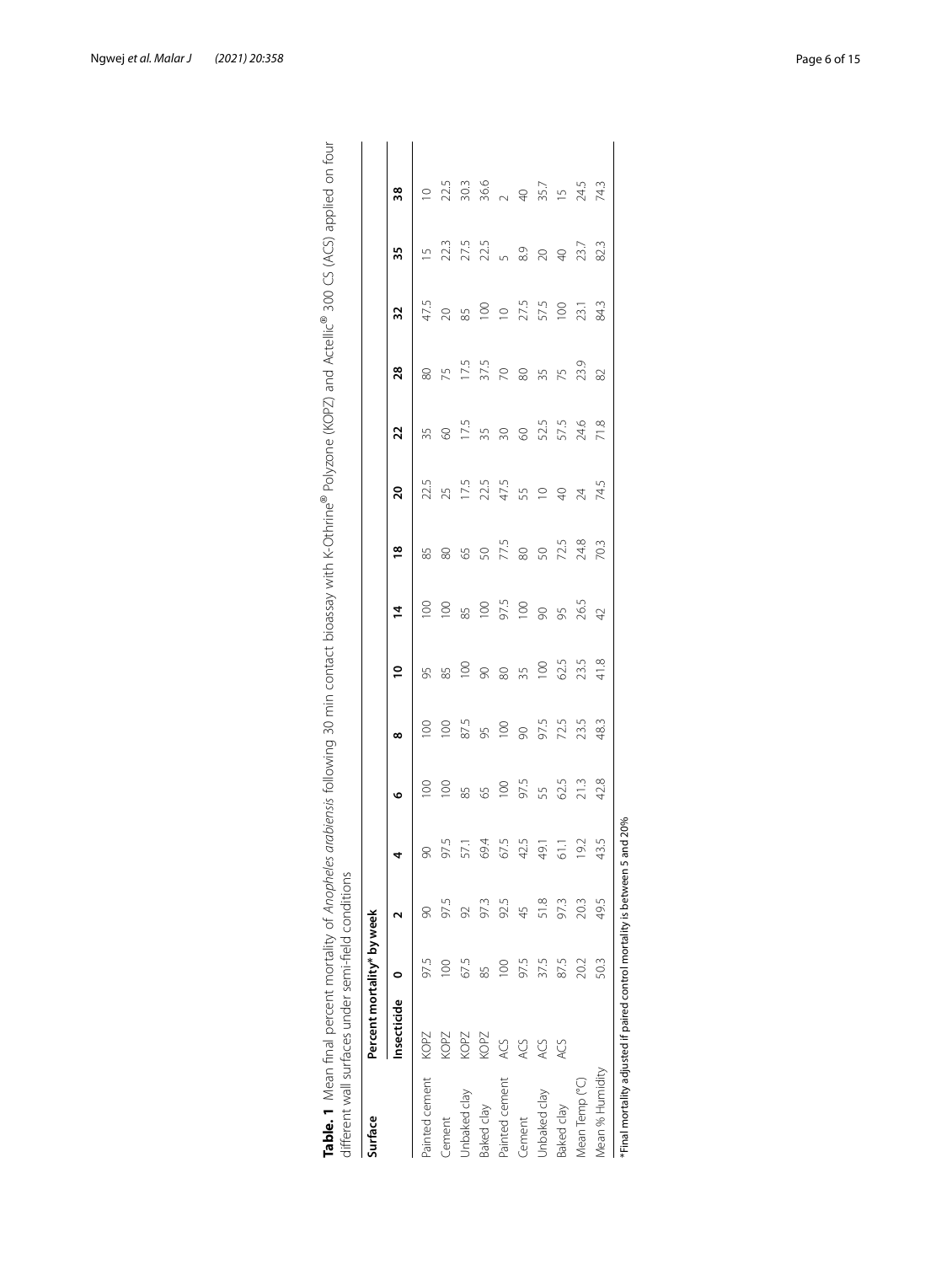|                | <b>Note a</b> mean man percent mortanty or <i>imopileits</i> arabiensis by wan rocation ronowing so mini contact bioassay with it othinic<br>Polyzone (KOPZ) applied on two different wall surfaces under household conditions |     |      |      |     |     |     |         |      |      |      |     |     |      |      |         |      |      |
|----------------|--------------------------------------------------------------------------------------------------------------------------------------------------------------------------------------------------------------------------------|-----|------|------|-----|-----|-----|---------|------|------|------|-----|-----|------|------|---------|------|------|
| House          | Wall location Percent mortality* by week                                                                                                                                                                                       |     |      |      |     |     |     |         |      |      |      |     |     |      |      |         |      |      |
|                |                                                                                                                                                                                                                                | 0   |      | 4    | 6   | 8   | 10  | 14      | 18   | 20   | 22   | 32  | 35  | 38   | 41   | 43      | 46   | 48   |
| Painted cement | Top                                                                                                                                                                                                                            | 100 | 96.7 | 100. | 100 | 100 | 100 | 100     | 100  | 933  | 100  | 100 | 933 | 933  | 100  | 889     | - 70 | -50  |
| Painted cement | Middle                                                                                                                                                                                                                         | 975 | 100  | 100  | 100 | 100 | 100 | $100 -$ | 100  | 933  | 100  | 100 | 100 | 90   | 967  | $100 -$ | 833  | -80  |
| Painted cement | <b>Bottom</b>                                                                                                                                                                                                                  | 100 | 100  | 100  | 100 | 100 | 100 | 100     | 93.3 | 93.3 | 96.7 | 100 | 40  | 40   | 26.7 | 111     |      | 6.7  |
| Baked clay     | Top                                                                                                                                                                                                                            | 100 | 96.7 | 100. | 100 | 100 | 100 | 100     | 83.3 | 53.3 | 70   | NТ  | 84  | 13.3 | 19.3 | 35      | 333  | -233 |

<span id="page-6-0"></span>**Table 2** Mean fnal percent mortality of *Anopheles arabiensis* by wall location following 30 min contact bioassay with K-Othrine Polyzone (KOPZ) applied on two diferent wall surfaces under household conditions

\* Final mortality adjusted if control mortality is between 5 and 20%

NT: Not tested

<span id="page-6-1"></span>**Table. 3** Mean fnal percent mortality of *Anopheles arabiensis* by wall location following 30 min contact bioassay with Actellic 300 CS (ACS) applied on two diferent wall surfaces under household conditions

Baked clay Middle 100 96.7 90 100 100 100 100 60 80 80 NT 52 16.7 7.7 3.5 16.3 3.3 Baked clay Bottom 100 96.7 93.3 96.7 100 90 100 53.3 50 100 NT 16 10 0 3.5 6.7 6.7 Mean Temp (°C) 20.3 21 20 22.8 24 25.9 25.4 24.5 24.8 23.5 25 24.5 25.3 24.7 23.2 22.4 21.8 Mean % Humidity 53.5 56 45.5 43.3 43.3 62.3 44.8 74 79.8 79 80.8 80.5 81 72.8 63.8 56.8 55.5

| House                   | <b>Wall location</b> |      | Weekly percent mortality* |      |      |      |      |      |      |      |      |      |      |          |
|-------------------------|----------------------|------|---------------------------|------|------|------|------|------|------|------|------|------|------|----------|
|                         |                      | 0    | 2                         | 4    | 6    | 8    | 10   | 14   | 18   | 20   | 22   | 32   | 35   | 38       |
| Painted cement          | Top                  | 95.6 | 30                        | 33.3 | 73.3 | 96.6 | 80   | 100  | 96.7 | 50   | 100  | 100  | 43.3 | 33.3     |
| Painted cement          | Middle               | 100  | 56.7                      | 20   | 69   | 93.3 | 86.7 | 100  | 90   | 60   | 100  | 73.3 | 23.3 | 50       |
| Painted cement          | <b>Bottom</b>        | 86.7 | 33.3                      | 33.3 | 50   | 100  | 80   | 100  | 86.7 | 56.7 | 100  | 86.7 | 20   | 23.3     |
| Baked clay              | Top                  | 86.7 | 80                        | 86.7 | 100  | 100  | 100  | 100  | 76.7 | 100  | 100  | 20   | 26.7 | 16.7     |
| Baked clay              | Middle               | 96.7 | 80                        | 86.7 | 93.3 | 100  | 100  | 100  | 80   | 76.7 | 90   | 10   | 53.3 | 3.3      |
| Baked clay              | Bottom               | 90   | 60                        | 60   | 100  | 100  | 93.3 | 100  | 23.3 | 13.3 | 73.3 | 10   | 36.7 | $\Omega$ |
| Mean Temp $(^{\circ}C)$ |                      | 20.3 | 21                        | 20   | 22.8 | 24   | 25.9 | 25.4 | 24.5 | 24.8 | 23.5 | 25   | 24.5 | 25.3     |
| Mean % Humidity         |                      | 53.5 | 56                        | 45.5 | 43.3 | 43.3 | 62.3 | 44.8 | 74   | 79.8 | 79   | 80.8 | 80.5 | 81       |

\*Final mortality adjusted if control mortality is between 5 and 20%

to the baked clay, cement and painted cement surfaces (*p*<0.0001) (Figs. [2,](#page-7-0) [3](#page-7-1)). However, there was no signifcant diference seen between baked clay and cement walls  $(p=0.165)$  and between cement walls and the painted cement  $(p=0.511)$ . The baked clay and the painted cement surfaces did provide slightly signifcant diferences in mortality ( $p=0.041$ ).

Using probit analysis, the residual activity (cut-of 80% mortality) by insecticide recorded 13.07 weeks for KOPZ and 4.7 weeks for ACS on painted cement surfaces, 14.03 weeks for KOPZ and 2.96 weeks for ACS on cement, 10.25 weeks for KOPZ and 7.56 weeks for ACS on baked clay, and 7.28 weeks for KOPZ on unbaked clay. The residual activity of ACS on the unbaked surface was not ascertainable because of high variability in mortality between weeks (Table [1](#page-5-0)).

Under natural conditions in sprayed houses, regardless of treated surface, KOPZ resulted in greater mortality (*p*<0.0001) compared to ACS, with an average mortality of 88% compared to 69% for ACS. The relative risk of causing mosquito death was 1.86 times higher for KOPZ  $(RR=1)$  compared to ACS  $(RR=0.539)$ . By combining the insecticide and treated surfaces in houses, KOPZ gave an average mortality of 82% on baked clay and 93% on painted cement, signifcantly diferent (*p*<0.0001) compared with ACS, where 60% mortality was achieved for baked clay and 77% on painted cement. The wall efect signifcantly favored painted cement (86% mortality) compared to baked clay at  $71\%$  ( $p < 0.0001$ ). The relative risk of mortality from sprayed painted cement was 1.58 times greater  $(RR=1)$  compared to baked clay ( $RR = 0.632$ ). Overall, painted cement gave better results than baked clay for KOPZ (*p*<0.0001) and ACS  $(p < 0.0001)$ .

The location effect was also significant between the middle and the top portions of the wall compared to the bottom portion near the floor (Tables  $2$  and  $3$ ). The top and middle of the wall each resulted in an average mortality of 84% while the bottom resulted in 69% mortality. The relative risk of mortality was 1.56 times and 1.53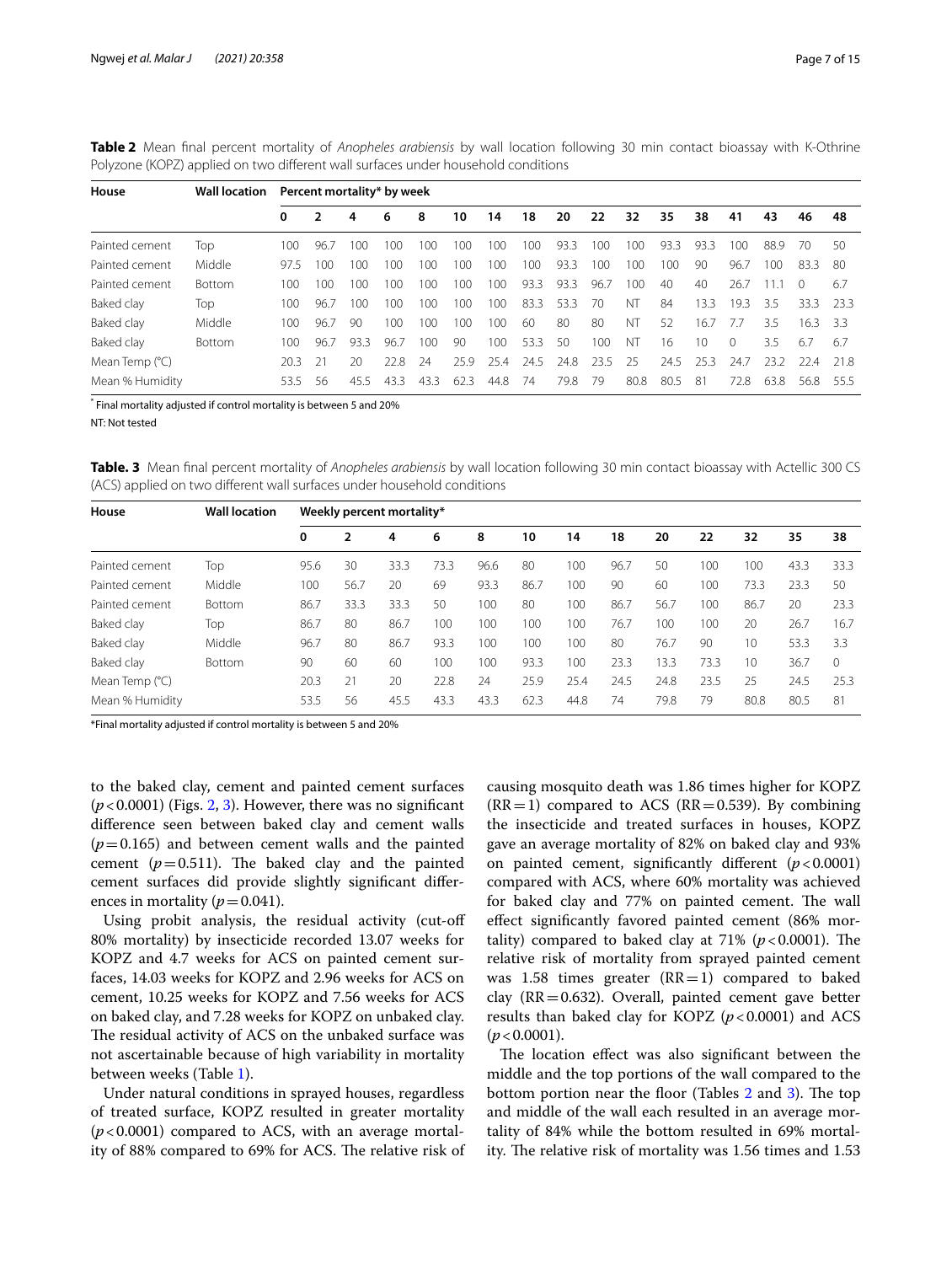

<span id="page-7-1"></span><span id="page-7-0"></span>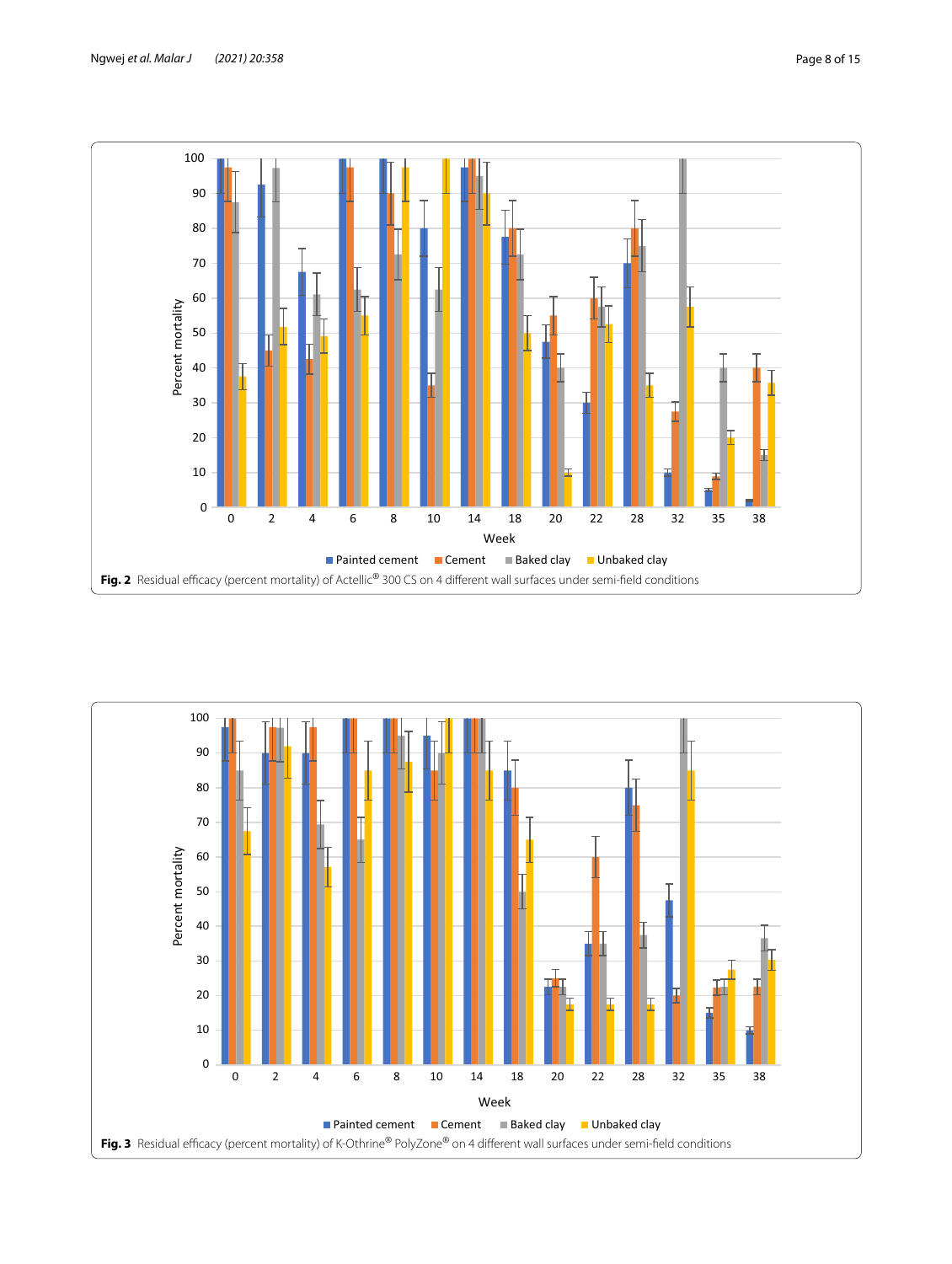

<span id="page-8-1"></span><span id="page-8-0"></span>

## Ngwej *et al. Malar J (2021) 20:358* Page 9 of 15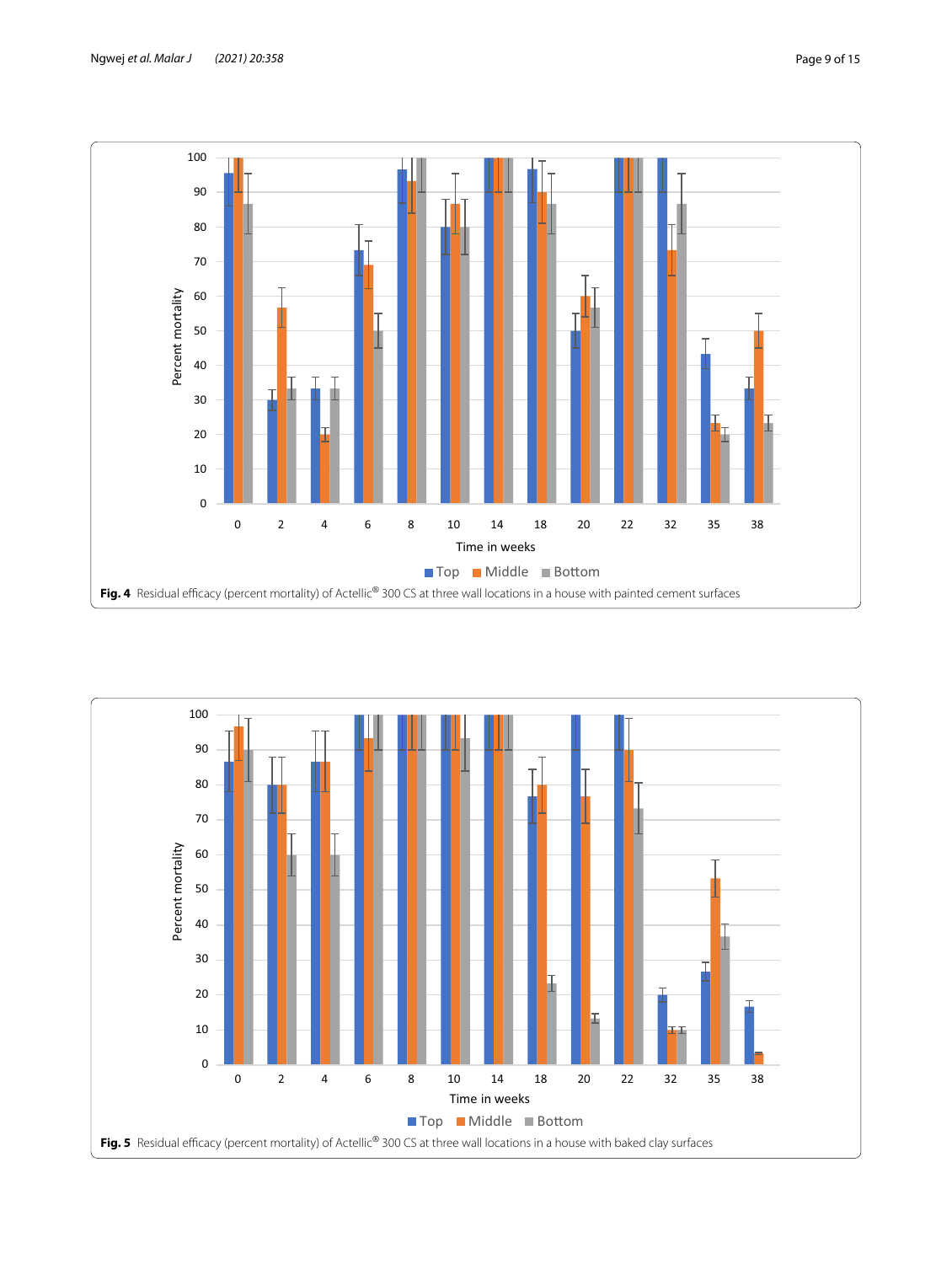

<span id="page-9-1"></span><span id="page-9-0"></span>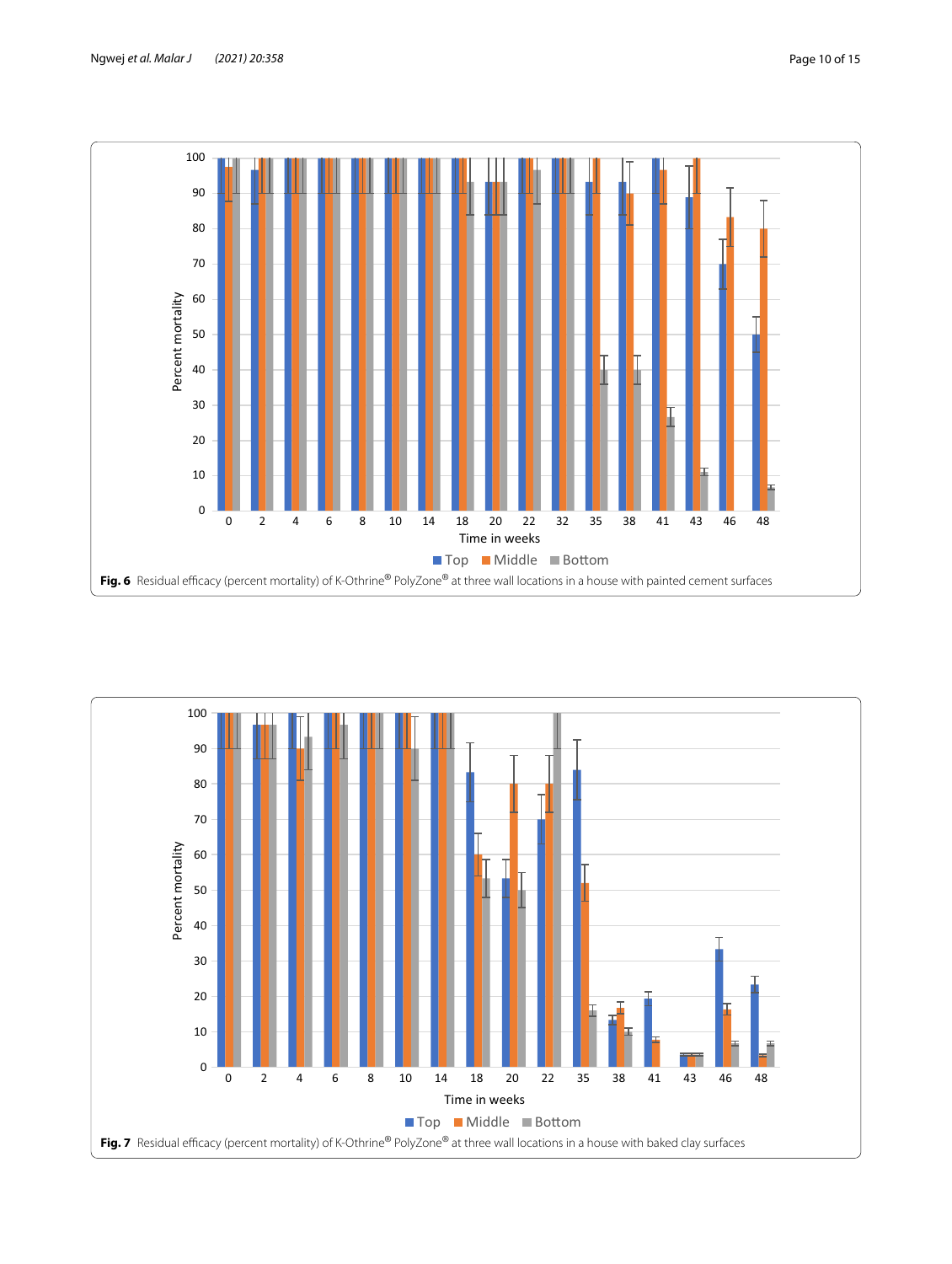times higher, respectively, when the mosquitoes were exposed in the top ( $RR = 1.017$ ) and middle ( $RR = 1$ ) of the wall compared to near the bottom  $(RR=0.653)$ .

By combining location and insecticide, ACS produced an average mortality 58% at the bottom of the wall, 73% in the middle and 74% at the top portion. KOPZ gave 80% at the bottom, 91% middle and 92% at the top. Mortality was signifcantly lower at the bottom of the wall compared to the middle and top  $(p<0.0001)$  for ACS and KOPZ (Figs. [4](#page-8-0), [5,](#page-8-1) [6](#page-9-0), [7](#page-9-1)). However, there was no signifcant diference between the middle and top portions  $(p=0.718)$ , with differences in mortality not exceeding 1%.

By comparing insecticides, walls and locations, the baked clay with ACS resulted in an average mortality of 50% at the bottom of the wall while KOPZ gave 72% kill. The middle portion produced 65% kill using ACS and 86% for KOPZ, while 66% kill for ACS and 86% for KOPZ at the top. For painted cement, the average mortality rate at the bottom was 66% for ACS and 87% for KOPZ. The middle increased kill to 81% for ACS and 95% for KOPZ, while the top was 82% for ACS and 96% for KOPZ.

Looking at the residual activity using the probit method, baked clay provided 15.27 weeks at the bottom, 18.34 weeks along the middle and 21.07 weeks at the top for KOPZ, and 7.12 weeks at the bottom, 16.24 weeks for the middle, and 17.15 weeks at the top for ACS. On painted cement house, the authors recorded 25.49 weeks at the bottom, 47.24 weeks at the middle and 42.93 weeks at the top for KOPZ. Probit analysis could not determine the residual life for ACS on the painted surface due to the high variability of results between weeks, although the average mortality throughout the study period was 77%.

When comparing the two experimental designs, both insecticides, in general, provided better performance (mortality) with contact bioassays under natural conditions inside houses than in semi-feld conditions  $(p=0.021)$ . The relative risk of being killed in a natural environment was greater  $(RR=1.12)$  than in the semifeld design. KOPZ sprayed houses gave comparable results with experimental surfaces  $(p=0.277)$ , whereas ACS performed significantly better in houses ( $p=0.020$ ). There was no significant difference for KOPZ on painted cement  $(p=0.254)$  and baked clay  $(p=0.315)$ . However, for ACS there was a diference for painted cement (*p*=0.020) and baked clay (*p*=0.020).

## **Discussion**

This study compared the mortality responses and residual activity of two third generation indoor residual spray (3GIRS) products: a microencapsulated suspension (CS) of pirimiphos-methyl (Actellic 300CS—ACS)) and a polymer-enhanced suspension concentrate (SC-PE)

of deltamethrin (K-Othrine Polyzone—KOPZ) when applied to various inert surfaces using conventional hand-compression application equipment and techniques. The study was divided in two observational formats. The semi-field component used sets of four specially constructed surfaces of approximately  $0.5m<sup>2</sup>$ surface size, each simulating common wall surfaces used to construct homes in southern DRC. Surfaces included painted cement, exposed cement, baked, and unbaked clay, each sprayed with either one of the two insecticides or water only serving as a matching blank control. The second format used the same insecticides applied inside two houses with either painted cement and baked clay walls. An untreated wall surface in each house served as the blank control. Using contact cone bioassays and an *An. arabiensis* insecticide-susceptible colony, comparisons were made between the diferent surfaces and two insecticides. In houses, on each wall, separate bioassays were conducted in 3 locations (top, centre and bottom) to determine if insecticide residual activity and/or contact availability difered. Lastly, a comparison was made

between matching semi-feld and house wall surfaces

(painted cement and baked clay). In this study, under semi-feld and house conditions, both insecticides produced efect signifcant mortality in mosquitoes, indicating either are suitable for use in IRS to reduce mosquito densities and indoor transmission of malaria. The effect of wall material is significant, showing insecticidal residual action varies diferently. Both in semi-feld and natural house conditions, painted cement walls provided the longest residual efficacy although the diference was relatively small compared with cement walls in the semi-feld experiments. Unbaked clay surfaces resulted in the shortest residual life based on an 80% mortality cut-of. Cement and painted cement walls sprayed with either chemical have shown a long residual life in other studies [[26,](#page-13-20) [40–](#page-14-11)[42](#page-14-12)]. On smooth, non-absorbent surfaces such as painted brick, less spray volume of insecticide is required while applied dose of active ingredient remains constant between surface types [[1\]](#page-13-0). Desalegn and colleagues [[43\]](#page-14-13) recommend community awareness of the importance of painting houses to enhance the residual efect of insecticide be included in health education programmes while indicating the relatively poor response on mud or unbaked clay walls. More crude wall surfaces reduce the efectiveness of insecticide limiting contact between active ingredient and mosquito tarsi because of greater chemical absorption compared to less pervious materials like cement, plastered and/or painted surfaces, baked clay, and wood substrates [[32](#page-14-3), [44,](#page-14-14) [45](#page-14-15)]. For instance, in India, KOPZ mortality decreased faster on mud surfaces compared to others  $[46]$  $[46]$ . The inferior results seen on clay-based walls in this study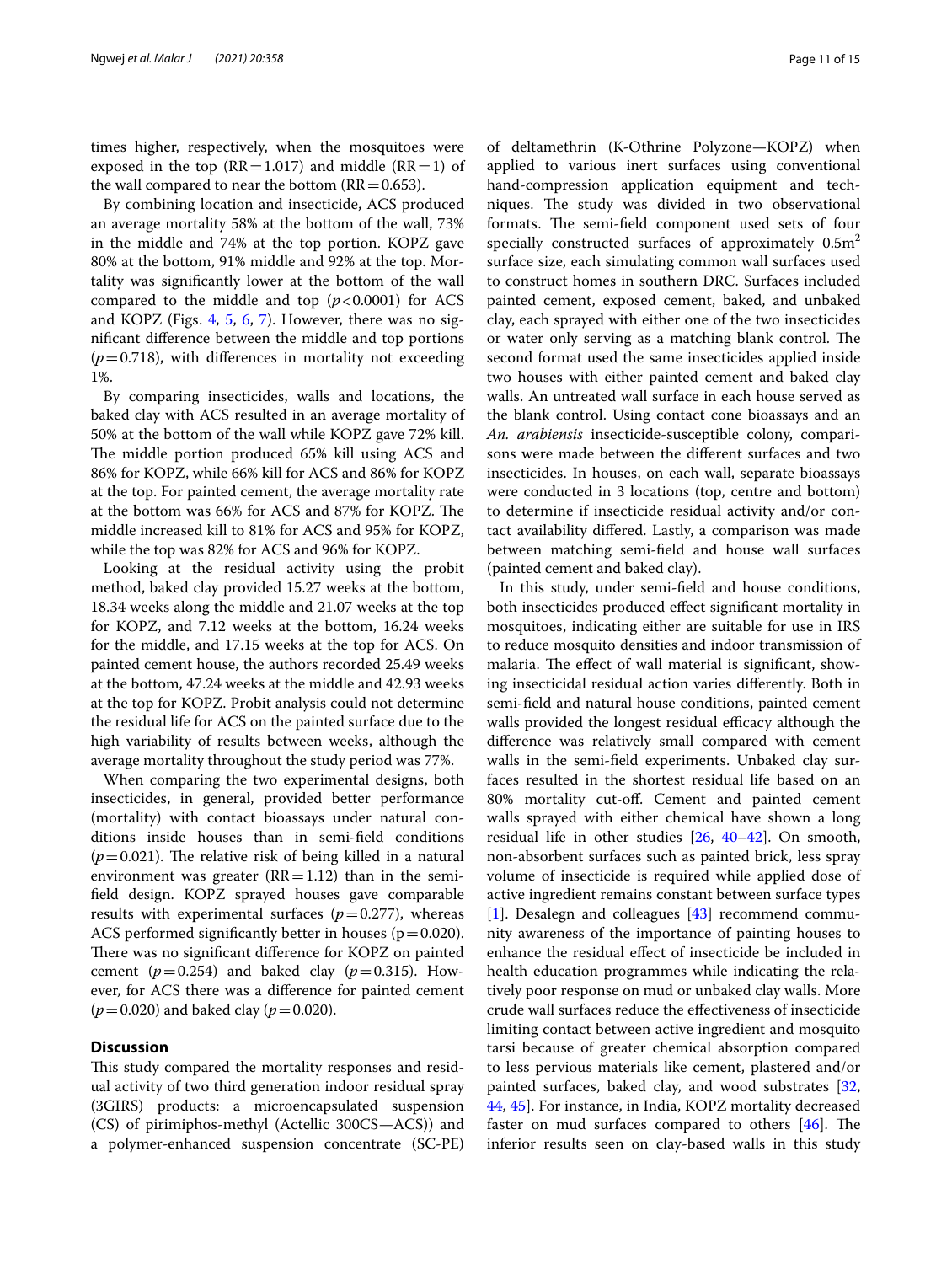may refect diferences in formulation wherein wettable powders (WP) and water dispersible granules (WG) are best suited to more porous surfaces such as unbaked clay, while suspension and emulsifable concentrates are generally more efective on fnished cement, wood and painted surfaces (especially oil-based paints). Although the formulation can infuence residual action, so can the active ingredient. A previous study in the same TFM area recorded long residual activity of a clothianidin-based product on the same type of unbaked clay walls using a wettable granule formulation [\[24](#page-13-23)]. Addressing IRS issues with unbaked clay is important as it remains a common building material in many rural areas of Africa [\[32\]](#page-14-3) and accounts for nearly 40% of structures inside the TFM concession [TFM Malaria Control Programme 2018, unpublished report].

When using 80% kill as a cut-off value for 'acceptable' mortality for operational control programmes, both formats showed KOPZ provided a longer residual life compared to ACS along with a higher relative risk of mosquitoes being killed with KOPZ. These findings correspond to two studies done in the same area and period in Tanzania also showing the residual performance of KOPZ was superior to ACS [[32,](#page-14-3) [33\]](#page-14-4). Considering high temporal variability in response, in general, this investigation indicated estimations of ACS lasting between 4–6 months (~17–26 weeks) on sprayed walls and KOPZ lasting at least 6 months (26 weeks) hold true [\[27](#page-13-21)]. Both products under semi-feld and house conditions showed strong insecticidal efect on susceptible mosquitoes indicating suitable use in IRS programmes to reduce indoor anopheline densities and the transmission of malaria in southern DRC.

In sprayed houses with painted cement walls, KOPZ provided a residual life of at least 25 weeks ( $\sim$ 6 months) near the bottom of the wall and a maximum of 47 weeks  $(11$  months) in the middle portion of the wall. The house constructed with baked clay had a bio-efficacy between 15 and 21 weeks; whereas the semi-feld observations varied between 7 and 14 weeks.

In north central Florida (USA), experimental hut trials with KOPZ gave a residual life of 6 months with a mean 80% fnal mortality on wood panels and at least 1 year with a minimum 98% mortality on metal and cement surfaces [\[26](#page-13-20)].

In Tanzania, KOPZ performed well up to 8.3 months on mud, 15.5 months on concrete and 16 months on plywood in laboratory conditions [\[33](#page-14-4)]. In a simple hut design, KOPZ gave 8, 12 and 14 months of control on concrete, plywood, and palm thatch, respectively; whereas mortality was below 80% within the frst week after spraying on a mud surface  $[33]$  $[33]$  $[33]$ . In experimental huts, acceptable mortality lasted to 11.4 months on concrete and the mud surface recorded<80% mortality at the beginning of the trial  $[33]$  $[33]$ . In India, the residual life for KOPZ for IRS was 150 days (5 months) on mud and wood surfaces and 157 days  $(5.2 \text{ months})$  on cement  $[46]$  $[46]$ . KOPZ was also trialed as an outdoor residual treatment on painted cement walls of homes in Malaysia against *Aedes* mosquitoes where it provided residual control activity of 17 weeks although sprayed surfaces shielded by roofng could occasionally be subjected to rain and sunlight exposure that would potentially reduce insecticide efectiveness more quickly [[47\]](#page-14-17).

The present research findings are consistent with previous published observations in terms of the variability of mortality over time depending on various factors including the type of wall material and the environmental setting [\[43](#page-14-13), [48](#page-14-18)[–50](#page-14-19)].

ACS gave a residual life under the 80% threshold from the beginning of the tests on unbaked clay walls, and a lower residual life between 3 and 7.5 weeks was than recorded on the other experimental walls. In the house with baked clay walls, residual life was between 7 and 17 weeks. Some studies have also recorded low residual life of ACS on sprayed surfaces. For example, in Tanzania, laboratory bioassays showed residual activity of 4.4 and 4.9 months on mud surfaces, 5.0 and 6.4 on concrete, and 12 months on plywood. However, in experimental huts using 60-min cone bioassays, the same study recorded 0.9 and 4.8 months on two mud walls, respectively, followed by concrete walls at 6.6 and 7.0 months, and 8.4 and 10.8 months on hut thatch ceilings [\[32](#page-14-3)]. In Ethiopia, a high target dose  $(1.854 \text{ g/m}^2)$  of ACS gave a residual life of 5 months on "rough" mud surface, 6 months on smooth mud, and between 4 and 5 months on dung and painted surfaces, respectively [\[4](#page-13-2)]. Two studies in Benin gave conficting results: in northern Benin a duration of 4–5 months was recorded on mud and cement walls [\[51](#page-14-20)], while experimental huts showed residual activity between 9 and 12 months on cement and 6 months with mud surfaces [[38](#page-14-9)]. In Central Côte d'Ivoire the residual activity of ACS was between 20 and 30 weeks on cement and 15 to 20 weeks on mud walls [[41](#page-14-21)]. In the Lake Victoria Basin in Tanzania, the residual efficacy was different between the fve districts monitored. Residual life was between 21 and 29 weeks on mud, 26 and 43 weeks on painted walls, and between 32 and 43 weeks on cement surfaces [[42\]](#page-14-12). In Zanzibar, ACS was efective up to 8 months on mud, cement and water-based painted walls, and at least 9 months on oil-based painted walls [\[52](#page-14-22)]. Finally, in Brazil, at least 8 months of residual activity was recorded on both exposed and plastered cement [[53\]](#page-14-23).

Although this study recorded a relatively low residual life for ACS, during a 5 year period of community IRS using ACS, routine monitoring using cone bioassays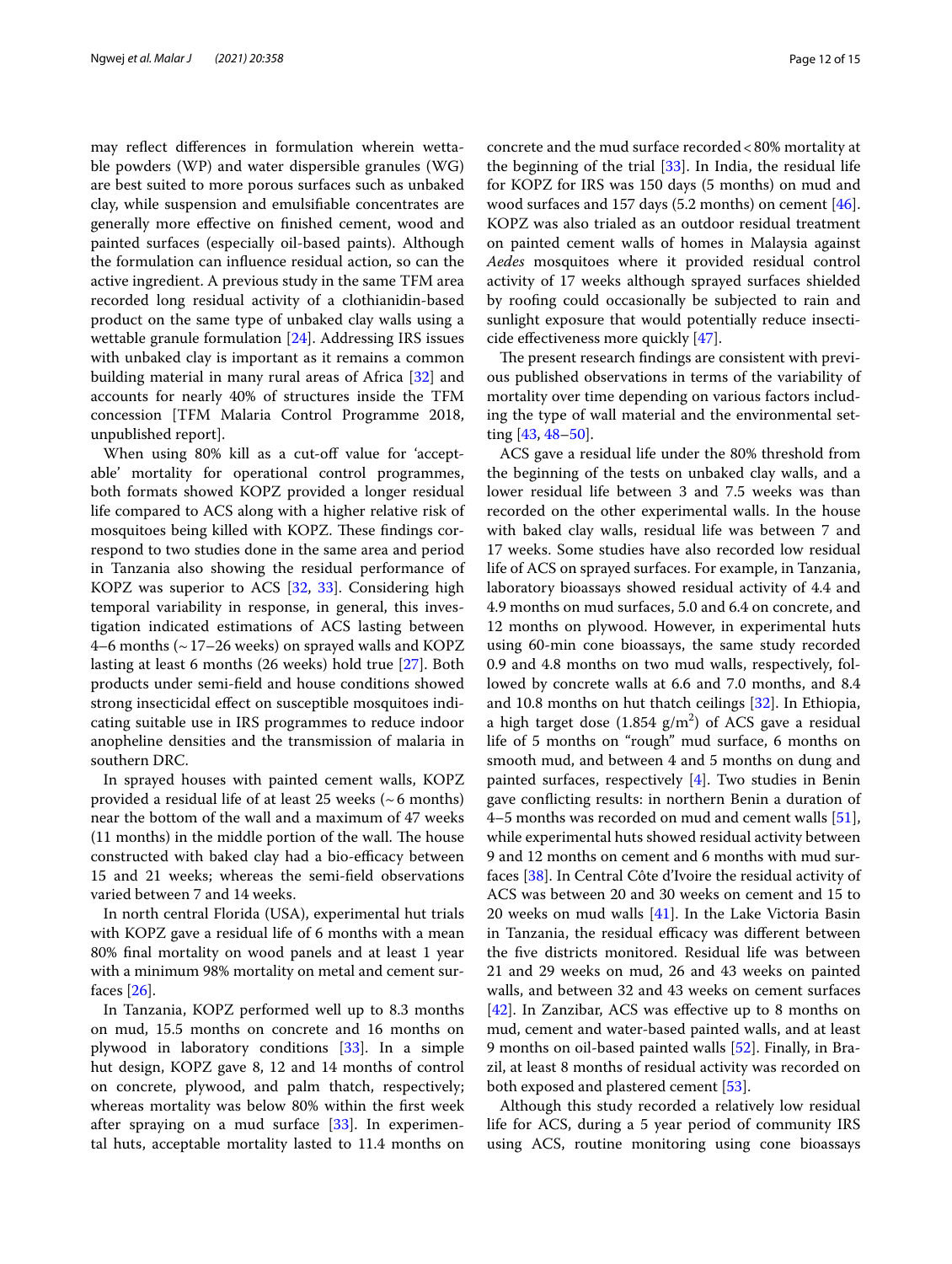recorded residual performance (based on≥80% mortality) varying from 4 to 7.5 months on unbaked clay walls, and 6 to 8 months on cement, painted cement and baked clay [TFM Malaria Control Programme 2018, unpublished report]. IRS with ACS has shown benefts in different countries. In Lira District, Uganda and in Mutasa District, Zimbabwe, it was associated with a reduction in malaria morbidity 6 months after intervention [\[54,](#page-14-24) [55](#page-14-25)]. In a high pyrethroid and carbamate resistant region of Zam-bia, ACS was effective for 5–8 months after spraying [[56](#page-14-26)] and in Benin, for up to 10 months [[40](#page-14-11)].

Though the mortality rates of experimental unbaked clay wall were under the 80% threshold from the beginning of the trial, the mean mortality recorded for this surface throughout the study period (38 weeks) was 56%. The basis or rationale for the 80% WHO operational threshold is unclear and appears arbitrarily. The importance and merit of a set or universal cut-of for residual efectiveness is questionable (other than for comparison purposes) and would be relative and dependent to the operational and epidemiological circumstances of a specifc area [\[57,](#page-14-27) [58](#page-14-28)]. Other studies have analysed lower cut-off values together with the WHO recommended threshold [\[24,](#page-13-23) [33](#page-14-4)].

Comparing the results recorded on experimental walls and those in houses, it was noted that the houses gave generally better residual activities despite normal human presence which could be a factor affecting insecticide efficacy and bioavailability over time. For both insecticides and two diferent sprayed surfaces, the area near the bottom of the walls recorded reduced residual efficacy compared to the middle and top sections of the same sprayed wall. Although these findings might reflect differences in spray application (i.e., technique), it is also possibly the efect of human and animal (e.g., domestic pets) activity reducing the availability of insecticide closer to the bottom of the wall (subject to contact and abrasion) than the upper wall locations.

This study underlines the importance of doing sitespecifc assessments under feld conditions for making evidence-based decisions in operational control settings  $[53, 59]$  $[53, 59]$  $[53, 59]$  $[53, 59]$ . The development of newer generation formulations that extend the contact residual activities of active ingredients allows greater operational fexibility to a control programme. Added efective life potentially allows a single spray round to provide protection over an entire high transmission period, contributing tremendously to the cost-efectiveness of IRS. KOPZ is a polymer-enhanced suspension concentrate of deltamethrin specifcally designed as a long-lasting formulation for residual application. The addition of the polymer potentiates insecticidal efficacy helping to protect deltamethrin from degradation and allowing the slow release of the insecticide over a longer period [\[47](#page-14-17), [60\]](#page-14-30). Similarly, ACS employs polymer micro-encapsulation of pirimiphosmethyl that allows the delivery of smaller quantities of insecticide over a longer period of time compared to other formulations (e.g., emulsifable concentrate [\[1](#page-13-0)]. As shown in this study and others, both insecticidal products have greater residual life in some settings than others. Therefore, the classification of the types of materials to be sprayed can be very important in estimating the efectiveness of a formulation in IRS operations [[1\]](#page-13-0) while guided by local epidemiological and entomological con-siderations [\[61](#page-14-31)]. It is advisable to carefully consider each particular location regards environmental conditions and the variety of wall surfaces available in a community to monitor carefully the residual efectiveness of an insecticide product and its appropriateness for use in a programme [\[43](#page-14-13), [53](#page-14-23), [59,](#page-14-29) [62\]](#page-14-32). Decisions for implementing programmes based on fndings from other regions could be misleading and result in an overestimation of the efectiveness of IRS.

## **Conclusion**

Depending on the type of surface and environment (semi-field and household), KOPZ provided  $\geq$  80% mortality between 7.3 and 47.2 weeks while ACS ranged between 3 and 17.3 weeks. The two insecticides are suitable for use in IRS provided the local vectors are susceptible and can be rotated together or with other insecticides to prevent or mitigate resistance. The recommended residual life should be monitored carefully to determine the number of IRS cycles required to provide protection to households during the entire transmission season.

#### **Abbreviations**

3GIRS: Third generation indoor residual spraying; ACS: Actellic 300 CS; AI: Active Ingredient; CS: Capsule suspension; DDT: Dichlorodiphenyltrichloroethane; DRC: Democratic Republic of the Congo; EC: Emulsifable concentrate; GLM: Generalized Linear Model; IRM: Insecticide Resistance Management; IRS: Indoor Residual Spraying; ITN: Insecticide Treated Nets; KOPZ: K-Othrine Polyzone; NT: Not tested; RR: Relative Risk; SC: Suspension concentrate; SC-PE: Polymer enhanced suspension concentrate; SPSS: Statistical Package for the Social Sciences; TFM: Tenke Fungurume Mining; USA: United States of America; WG: Water dispersible granules; WHO: World Health Organization; WP: Wettable powder.

#### **Acknowledgements**

We thank Tenke Fungurume Mining (formerly under Freeport-McMoRan Inc.) for the support in conducting this study and as sponsors of the TFM Malaria Control Programme. We also thank the TFM Central Services Department for providing the facility and constructing the experimental walls, and to the house owners for their kind willingness to allow their respective dwellings to be sprayed and have periodic bioassays conducted inside their homes. Invaluable technical assistance throughout the study was kindly provided by the members of the TFM Malaria Control team. Wishful thinking and all our gratitude to our mentor Dr Michael John Bangs who sadly passed away earlier this year and who mentored us in this research study. This paper is dedicated to his memory.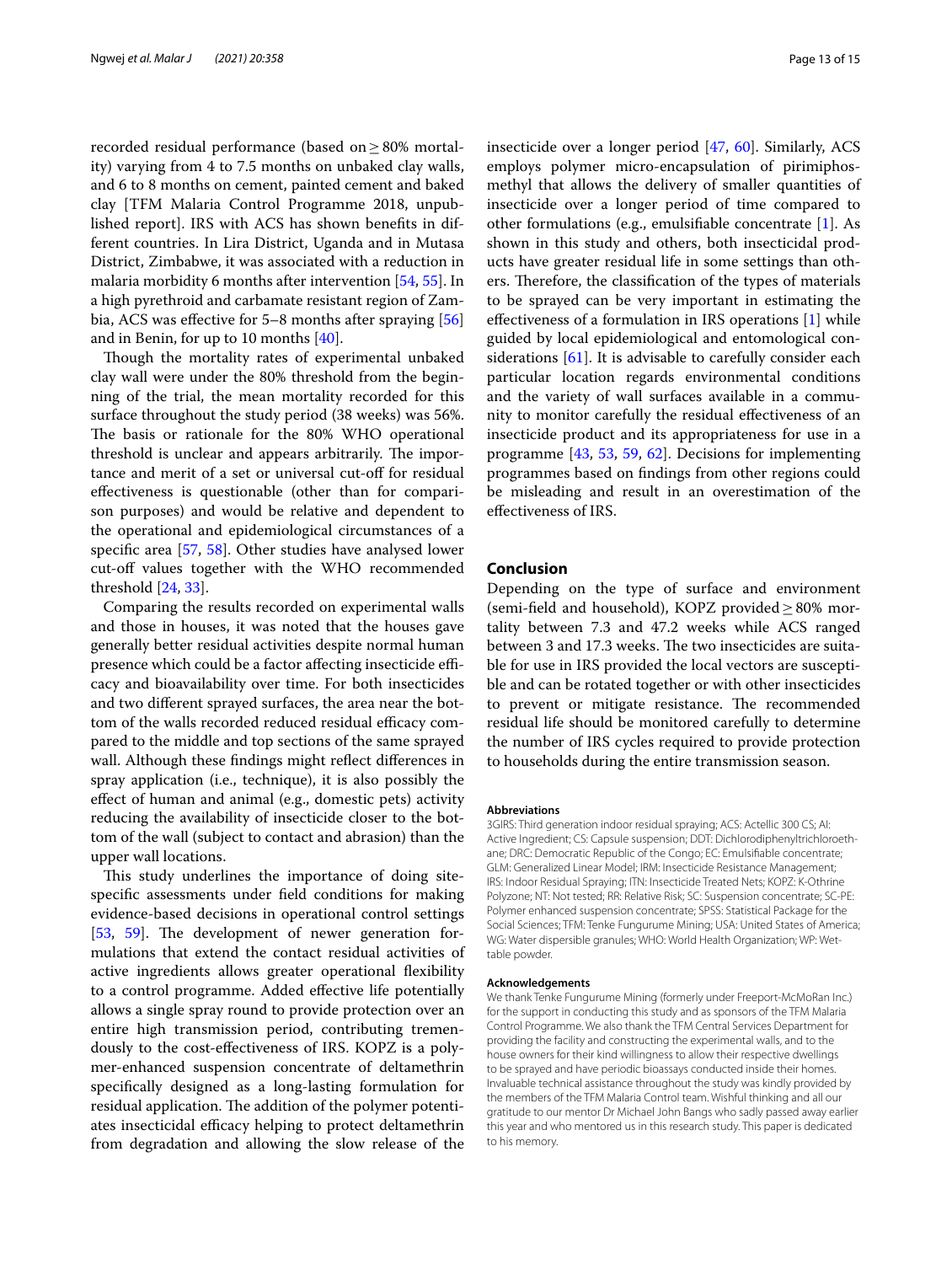#### **Authors' contributions**

LMN and MJB conceived and designed the study. LMN and EMM supervised and conducted the feld work. CKM and MJB assisted in the statistical analysis. JCKK, FKM and HTM assisted in interpretation of fndings. LMN drafted the initial manuscript with further contributions by MJB. All authors read and approved the fnal manuscript.

#### **Funding**

This study was supported by Tenke Fungurume Mine, an afliate of China Molybdenum Co. Insecticides (K-Othrine® PolyZone and Actellic® 300CS) were provided free-of-charge by Bayer Crop Science, Monheim am Rhein, Germany and Syngenta Crop Protection AG, Basel, Switzerland.

#### **Availability of data and materials**

The datasets used and/or analysed for this study are available from the corresponding author (LMN) upon request.

#### **Declarations**

#### **Ethics approval and consent to participate**

Ethical approval not applicable. Each houseowner provided verbal consent to participate in the study.

#### **Consent for publication**

Not applicable.

#### **Competing interests**

The authors declare no competing interests.

#### **Author details**

<sup>1</sup> China Molybdenum/International SOS Malaria Control Programme, Tenke Fungurume Mining, Fungurume, Lualaba Province, Democratic Republic of Congo. <sup>2</sup> School of Public Health, University of Lubumbashi, Lubumbashi, Democratic Republic of the Congo. <sup>3</sup> Faculty of Veterinary Medicine, University of Lubumbashi, Lubumbashi, Democratic Republic of the Congo. <sup>4</sup>Public Health & Malaria Control Department, PT Freeport Indonesia, International SOS, Jl. Kertajasa, Kuala Kencana, Papua 99920, Indonesia. <sup>5</sup>Department of Entomology, Faculty of Agriculture, Kasetsart University, Bangkok 10900, Thailand.

## Received: 14 April 2021 Accepted: 22 August 2021 Published online: 30 August 2021

#### **References**

- <span id="page-13-0"></span>1. WHO. Indoor residual spraying: an operational manual for IRS for malaria transmission, control and elimination. 2nd ed. Geneva: World Health Organization; 2015.
- 2. WHO. Global malaria programme: a framework for malaria elimination. Geneva: World Health Organization; 2017.
- <span id="page-13-1"></span>3. Coleman S, Dadzie SK, Seyoum A, Yihdego Y, Mumba P, Dengela D, et al. A reduction in malaria transmission intensity in Northern Ghana after 7 years of indoor residual spraying. Malar J. 2017;16:324.
- <span id="page-13-2"></span>4. Yewhalaw D, Balkew M, Shililu J, Suleman S, Getachew A, Ashenbo G, et al. Determination of the residual efficacy of carbamate and organophosphate insecticides used for indoor residual spraying for malaria control in Ethiopia. Malar J. 2017;16:471.
- <span id="page-13-3"></span>5. Hamainza B, Sikaala CH, Moonga HB, Chanda J, Chinula D, Mwenda M, et al. Incremental impact upon malaria transmission of supplementing pyrethroid-impregnated long-lasting insecticidal nets with indoor residual spraying using pyrethroids or the organophosphate, pirimiphosmethyl. Malar J. 2016;15:100.
- <span id="page-13-4"></span>6. WHO and UNICEF. Achieving the malaria MDG target: reversing the incidence of malaria 2000–2015. Geneva: World Health Organization; 2015.
- <span id="page-13-5"></span>7. WHO. World Malaria Report 2020. Geneva: World Health Organization; 2020.
- <span id="page-13-6"></span>8. WHO. World Malaria Report 2019. Geneva: World Health Organization; 2019.
- <span id="page-13-7"></span>9. WHO. Indoor residual spraying: use of indoor residual spraying for scaling up global malaria control and elimination. WHO/HTM/MAL/2006. Geneva: World Health Organization; 2006.
- <span id="page-13-8"></span>10. Pluess B, Tanser FC, Lengeler C, Sharp BL. Indoor residual spraying for preventing malaria. Cochrane Datebase Syst Rev. 2010. [https://doi.org/10.](https://doi.org/10.1002/14651858.CD006657.pub2) [1002/14651858.CD006657.pub2.](https://doi.org/10.1002/14651858.CD006657.pub2)
- <span id="page-13-9"></span>11. Choi L, Pryce J, Garner P. Indoor residual spraying for preventing malaria in comunities using insecticide-treated nets. Cochrane Datebase Syst Rev. 2019. [https://doi.org/10.1002/14651858.CD012688.pub2.](https://doi.org/10.1002/14651858.CD012688.pub2)
- <span id="page-13-10"></span>12. WHO. World Malaria Report 2015. Geneva: World Health Organization; 2015.
- <span id="page-13-11"></span>13. Ranson H, Lissenden N. Insecticide resistance in African *Anopheles* mosquitoes: a worsening situation that needs urgent action to maintain malaria control. Trends Parasitol. 2016;32:187–96.
- <span id="page-13-12"></span>14. Hancock PA, Hendricks CJM, Tangena JA, Gibson H, Hemingway J, Coleman M, et al. Mapping trends in insecticide resistance phenotypes in African malaria vectors. PLoS Biol. 2020;18:e3000633.
- <span id="page-13-13"></span>15. PNLP RDC. Plan strategique national de lutte contre paludisme: 2016–2020. Kinshasa: Programme National de Lutte contre le Paludisme; 2016.
- <span id="page-13-14"></span>16. Basilua Kanza JP, El Fahime E, Alaoui S, Essassi EM, Brooke B, Malafu AN, et al. Pyrethroid, DDT and malathion resistance in the malaria vector *Anopheles gambiae* from the Democratic Repuplic of Congo. Trans R Soc Trop Med Hyg. 2013;107:8–14.
- 17. Nardini L, Hunt RH, Cahan-Moss YL, Christie N, Christan RN, Coetzee M, et al. Malaria vectors in the Democratic Repuplic of Congo: the mechanisms that confer insecticide resistance in *Anopheles gambiae* and *Anopheles funestus*. Malar J. 2017;16:48.
- 18. Riveron JM, Ibrahim SS, Mulamba C, Djouaka R, Irving H, Wondji MJ, et al. Genome-wide transscription and functional analysis reveal heterogenous molecular mechanisms driving pyrethroids resistance in the major malaria vector *Anopheles funestus* across Africa. G3. 2017;7:1819–32.
- <span id="page-13-16"></span>19. Riveron JM, Watsenga F, Irving H, Irish SR, Wonsji CS. High *Plasmodium* infection rate and reduced bed net efficacy in multiple insecticide-resistant malaria vectors in Kinshasa, Democratic Republic of Congo. J Infect Dis. 2018;217:320–8.
- 20. Wat'senga F, Manzambi EZ, Lunkula A, Mulumbu R, Mapangulu T, Lobo N, et al. Nationwide insecticide resistance status and biting behaviour of malaria vector species in the Democratic Republic of Congo. Malar J. 2018;17:129.
- <span id="page-13-15"></span>21. Wat'senga F, Agossa F, Manzambi EZ, Illombe G, Mapangulu T, Muyembe T, et al. Intensity of pyrethroid resistance in *Anopheles gambiae* before and after a mass distribution of insecticide-treated nets in Kinshasa and in 11 provinces of the Democratic Republic of Congo. Malar J. 2020;19:169.
- <span id="page-13-17"></span>22. PNLP RDC. Plan national de gestion de la résistance des vecteurs du paludisme aux insecticides en République Démocratique du Congo: 2017–2020. Kinshasa: Programme National de Lutte contre le Paludisme; 2017.
- <span id="page-13-18"></span>23. Swana EK, Yav TI, Ngwej LM, Mupemba BN. Suprianto, Mukeng CK, et al School-based malaria prevalence: informative systematic surveillance measure to assess epidemiological impact of malaria control interventions in the Democratic Republuc of the Congo. Malar J. 2018;17:141.
- <span id="page-13-23"></span>24. Ngwej LM, Hattingh I, Mlambo G, Mashat EM, Kashala JCK, Malonga FK, Bangs MJ. Indoor residual spray bio-efficacy and residual activity of a clothianidin-based formulation (SumiShield® 50WG) provides long per‑ sidtence on various wall surfaces for malaria control in the Democratic Republic of the Congo. Malar J. 2019;18:72.
- <span id="page-13-19"></span>25. PNLP RDC. Rapport d'activités 2017. Kinshasa: Programme National de Lutte contre le Paludisme; 2018.
- <span id="page-13-20"></span>26. Dunford JC, Estap AS, Waits CM, Richardson AG, Hoel DF, Horn K, Walker TW, et al. Evaluation of the long-term efficacy of K-Othrine® Polyzone on three surfaces against laboratory reared *Anopheles gambiae* in semi-feld conditions. Malar J. 2018;17:94.
- <span id="page-13-21"></span>27. WHO. WHO Recommended insecticides for indoor residual spraying against malaria vectors. Geneva: World Health Organization, 2018. [http://](http://www.who.int/neglected_diseases/vector_ecology/vector-control/Insecticides_IRS_22_September_2018.pdf?ua=1) [www.who.int/neglected\\_diseases/vector\\_ecology/vector-control/Insec](http://www.who.int/neglected_diseases/vector_ecology/vector-control/Insecticides_IRS_22_September_2018.pdf?ua=1) [ticides\\_IRS\\_22\\_September\\_2018.pdf?ua](http://www.who.int/neglected_diseases/vector_ecology/vector-control/Insecticides_IRS_22_September_2018.pdf?ua=1)=1. Accessed 2 Feb 2020.
- <span id="page-13-22"></span>28. Akogbéto MC, Padonou GG, Gbénou D, Irish S, Yadouleton A. Bendiocarb, a potential alternative against pyrethroid resistant *Anopheles gambiae* in Benin, West Africa Malar J. 2010;9:204.